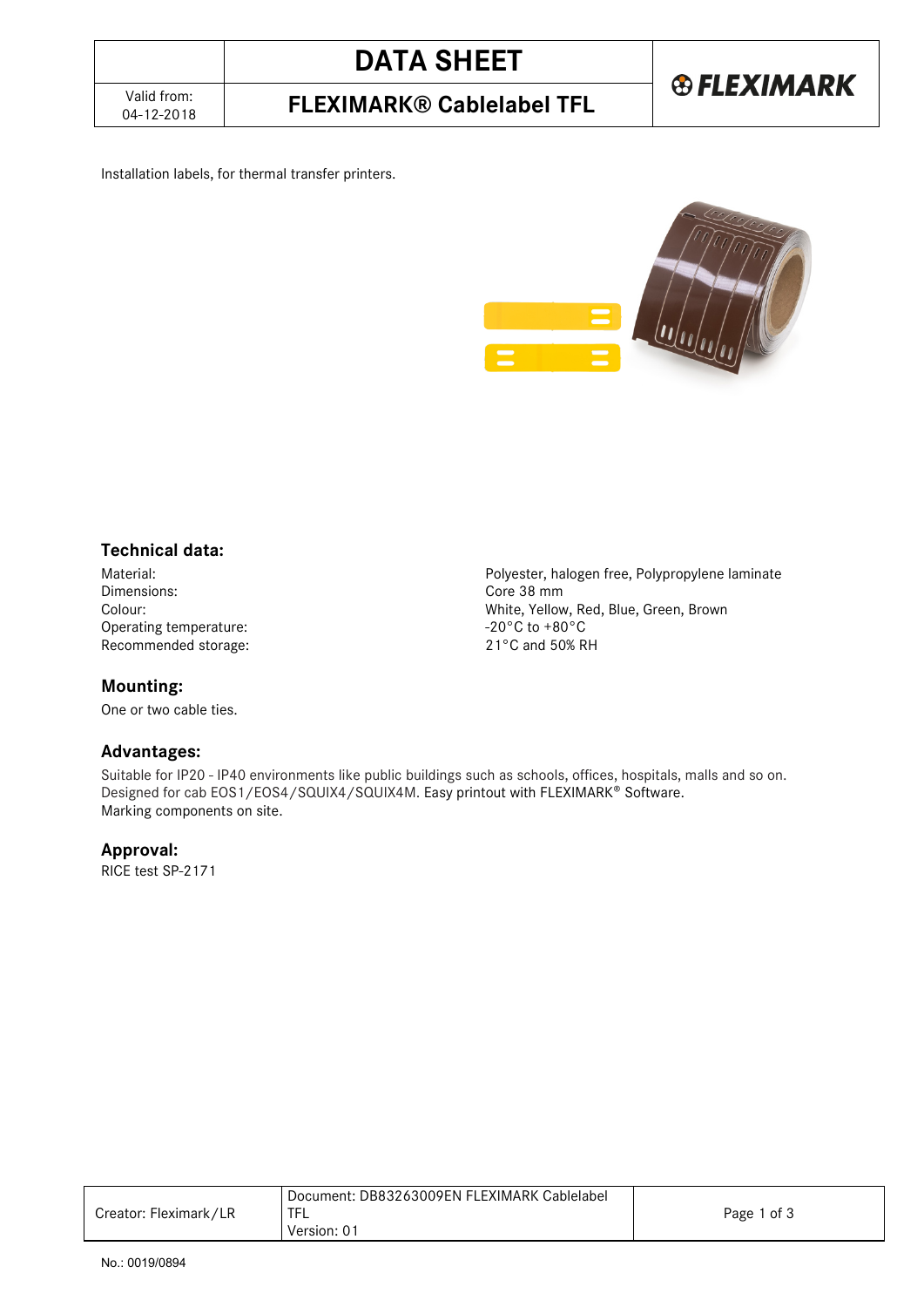04-12-2018 **FLEXIMARK® Cablelabel TFL**

#### **Product data:**

| Part no. | <b>Article designation</b>  | <b>Color</b> | Size WxH (mm) | Labels/PU |
|----------|-----------------------------|--------------|---------------|-----------|
| 83263009 | Cablelabel TFL 2H 10x60 YE  | Yellow       | 10x60         | 1000      |
| 83263010 | Cablelabel TFL 2H 10x60 WH  | White        | 10x60         | 1000      |
| 83263011 | Cablelabel TFL 2H 10x60 BU  | Blue         | 10x60         | 252       |
| 83263012 | Cablelabel TFL 2H 10x60 GN  | Green        | 10x60         | 252       |
| 83263013 | Cablelabel TFL 2H 10x60 BN  | Brown        | 10x60         | 252       |
| 83263014 | Cablelabel TFL 2H 10x60 RD  | Red          | 10x60         | 252       |
| 83263015 | Cablelabel TFL 2H 9,9x26 YE | Yellow       | 9,9x26        | 1000      |
| 83263016 | Cablelabel TFL 2H 9,9x26 WH | White        | 9,9x26        | 1000      |
| 83263017 | Cablelabel TFL 1H 9.9x35 YE | Yellow       | 9,9x35        | 1000      |
| 83263018 | Cablelabel TFL 1H 9.9x35 WH | White        | 9.9x35        | 1000      |

## **Physical properties**

Material: white polyester 0,175 mm

| <b>Properties</b>             | <b>Values</b> | Unit         | <b>Test method</b>   |
|-------------------------------|---------------|--------------|----------------------|
| Thickness                     | $195 \pm 29$  | $\alpha$ m   | DIN53105/ISO534      |
| Density base film             | 1,39          | $G/cm \ge$   | DIN53479             |
| Weight                        | $274 \pm 34$  | G/m2         | DIN53104             |
| Whiteness R 457               | >92           | %            | DIN53145             |
| Opacity                       | >97           | %            | DIN63146             |
| Shrinkage m.d.                | Max 3,5       | %            | DIN53377             |
| Shrinkage c.d.                | Max 2         | %            | DIN53377             |
| Inittial tear resistance m.d. | >125          | N/mm2        | DIN53455             |
| Inittial tear resistance c.d. | >155          | N/mm2        | DIN53455             |
| Elongation m.d                | >120          | $\%$         | DIN53455             |
| Elongation c.d                | >70           | $\%$         | DIN53455             |
| Stiffness m.d.                | 1200-1400     | mN           | DIN53864             |
| Stiffness c.d.                | 1100-1300     | mN           | DIN53864             |
| Temperature resistance        | 160           | $^{\circ}$ C | DIN53864             |
| Dimensional stability         | ± 0           | %            | 2 hrs $20^{\circ}$ C |
|                               |               |              | 85% RH               |
| Smoothness                    | >20           | Sec          | DIN53107             |
| Ink absorption                | Max 3         | G/m2         | IGT A2               |
| Oil absorption                | $0,4 - 2,0$   | G/m2         | DIN53132             |
|                               |               |              | Cobb-Unger 15 sec    |
| Water absorption              | $0 - 1, 6$    | G/m2         | DIN53132             |
|                               |               |              | Cobb-Unger 30 sec    |
| Varnishability                | $8 - 11,5$    | 1000/mm      | IGT W24              |

| Laminate material: Clear PP |                                    |
|-----------------------------|------------------------------------|
| <b>Typical values</b>       |                                    |
| Peel adhesion 90°           | $300$ N/m                          |
| FINAT test method no. 2     |                                    |
| Stainless steel             |                                    |
| Initial tack:               | 430 N/m                            |
| FINAT test method no.9      |                                    |
| Min. appl. temp:            | $+5^{\circ}$ C                     |
| Service temp:               | $-20^{\circ}$ C / +80 $^{\circ}$ C |

| Creator: Fleximark/LR | Document: DB83263009EN FLEXIMARK Cablelabel<br>Version: 01 | Page 2 of 3 |
|-----------------------|------------------------------------------------------------|-------------|
|-----------------------|------------------------------------------------------------|-------------|